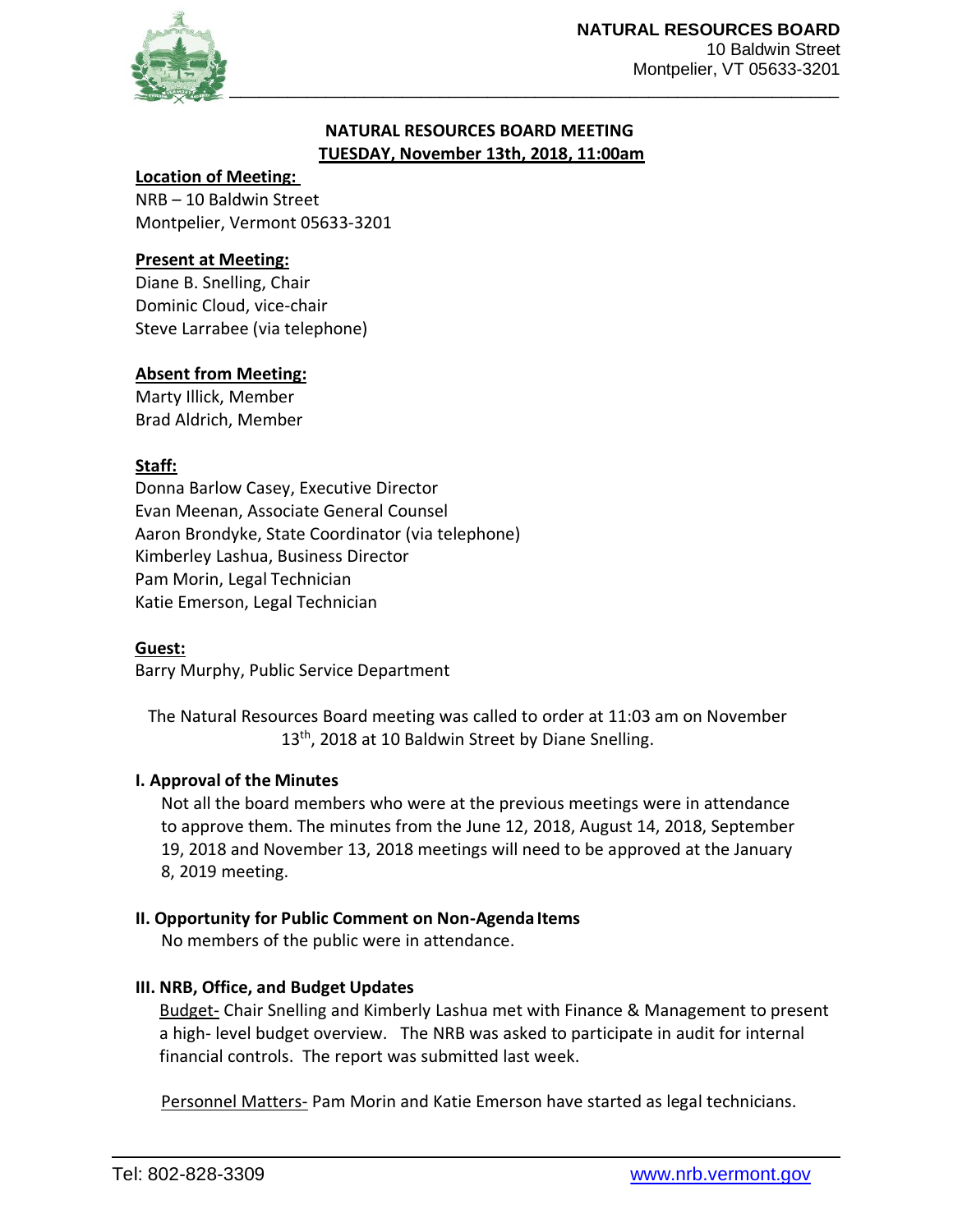

There is an offer out for the CEO (compliance and enforcement officer) and Kimberley Lashua hopes to have the hiring process finalized by the end of the week. Interviews for the Legal Technician position in Essex will proceed once the panel is confirmed.

Office Update – The White and Burke Development conference is this Thursday. Four out of six of the Act 47 Commission members are participating in a forum regarding Act 250. Because they have a quorum of commission members the legislature will have to post it as a public meeting. They are not sure if they will have to give the public an opportunity to speak.

NRB also has a booth at the conference and Diane Snelling, Donna Barlow Casey, Greg Boulbol, and Evan Meenan are all attending.

## **IV.Legislative/Policy updates**

NRB Energy Code legislative preview:

Outlook concerning Current Guidelines vs Proposed Code

• A Discussion concerning building codes and guidelines to obtain concerning construction codes overview: 2015 Stretch Guideline, 2018 IECC and 2019 CBES. These are to obtain Legislative mandate codes for new contacts by 2020.

Diane had a statement concerning the guidelines/codes to pay out more now in order to obtain more efficiency later.

• Barry Murphy from the Public Service Department gave a presentation on proposed updates to the Stretch Energy Code based on Act 89 (2013).

The 2015 Commercial Building Energy Standard (CBES) is the current energy code for all commercial buildings and residential buildings four stories or more. Barry Murphy explained that the state commercial energy code is moving towards a goal of net zero ready by 2030 and is setting aggressive efficiency targets. Rather than having a completely different standard for Act 250 he suggested focusing on four/ five areas. The CBES is projected to go through rule making in the spring of 2019 to go into effect in January 2020. His suggested areas of focus are as follows:

- 1. Increase airtightness from 0.3 CFM/sf to 0.25 CFM/sf for all buildings
- 2. Increase electric vehicle charging requirements
	- a. Increase the number of spaces reserved for electric vehicles (EVs) and the percentage of spaces that need to be installed with charging capabilities right away.
		- Breakdown of Chart on Minimum Electric Car Charging Places by Percentages
		- Level 1 & Level <25
		- $\bullet$  Level 1 & Level 2: >25 and <500
		- $\bullet$  Level 1 & Level 2 > 500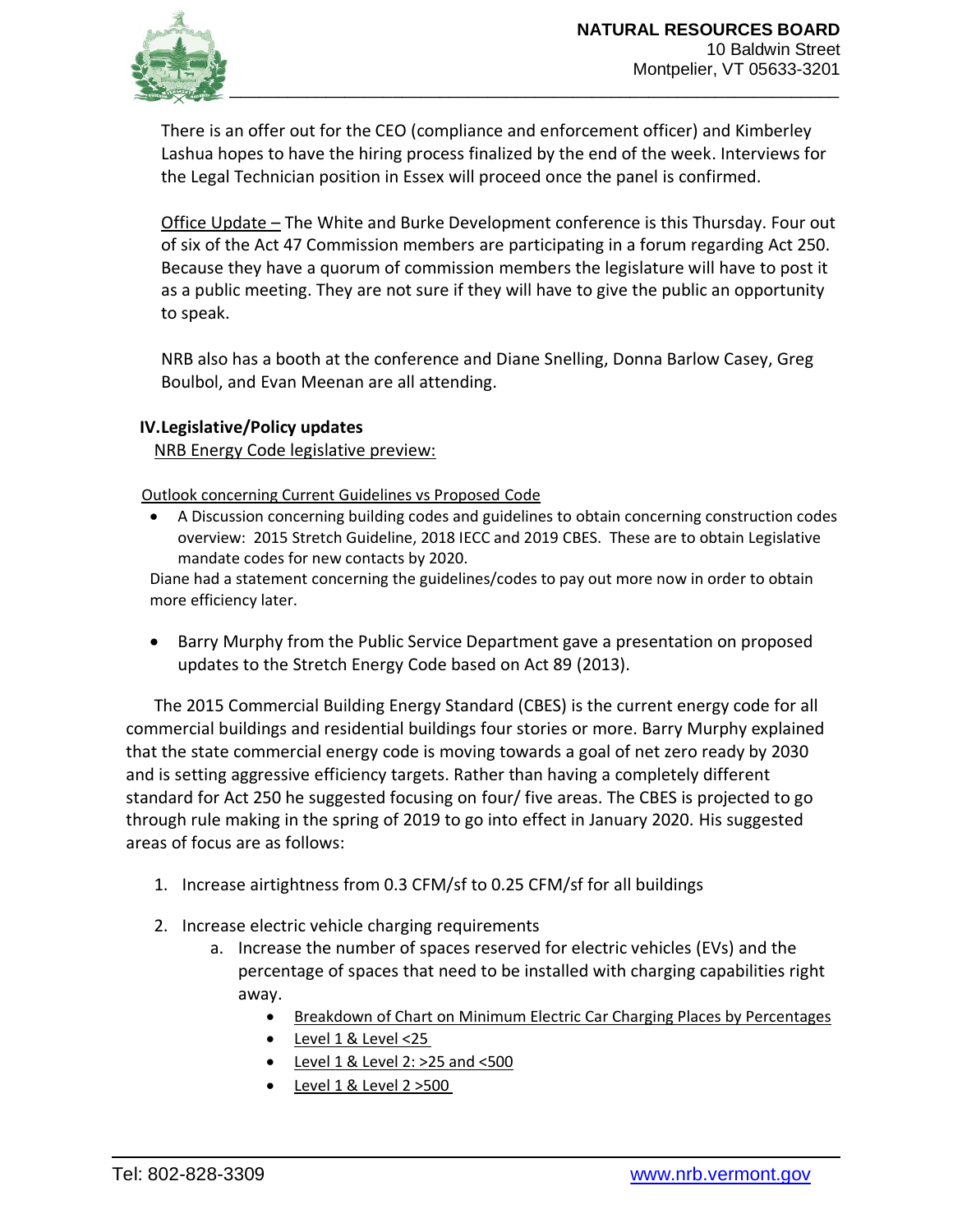

- b. Dominic Cloud was concerned that the lack of widespread adoption of EVs would mean parking spaces would be left empty and the large expense in building the space would be wasted, especially in structured parking like parking garages. Construction costs in structured parking are different than for parking lots and they should be treated differently for example urban cost: \$30,000.00 vs rural cost: \$5,000.00.
- c. The spaces could be made nonexclusive, but that invites the problem of EV owners not having access to chargers. A possible solution is for large parking structures to have only 25% of their EV spaces outfitted with charging stations at first and the rest can be converted over time.
- d. Donna Barlow Casey: question regarding variables from other states and countries concerning EV usage. EV adoption in general has struggled with the problem of drivers won't buy EV until there is infrastructure and towns don't want to build infrastructure when there are no EVs. In other places like Quebec and California where they have built EV infrastructure they have more EVs.
- e. Diane Snelling questioned how many electric cars sold in Vermont? Vermont currently has 6,000 - 8,000 registered EVs and the Dept of Public Service projects that will increase to 30,000 by 2027-ish. Increase has been exponential due to federal tax credits, price, increased range, personal choice and growing infrastructure.
- 3. Retain renewable energy requirement for buildings over 20,000 sq. ft.
	- a. Large buildings are required to get 10% of their lighting and hot water energy from renewable sources. Most do this through PV solar, but it could be through any renewable source. If on site generation was not possible the requirement could be met by achieving the same amount of power reduction through increased efficiency.
		- Renewable Energy including Biomass discussion.
- 4. Increase the number of required points from the additional efficiency packages
	- a. The base code requires 6 points of efficiency actions. Actions have various point values, and owners can reach the target by any combination.
		- Points for Efficiency Package Options:
			- Group: R-1, R-2, B, E, M and All other Groups: HVAC, Lighting, Renewable Energy, DOAS, Water Heating, HP Water Heater, Envelope, Air Infiltration, Appliances and Controlled Receptacles.
- 5. Electric Resistance Heating Prohibition
	- a. Currently Act 250 prohibits electric resistance heating, but it sometimes makes sense with cold climate heat pumps. Heat pumps decreases efficiency below 100% when temperature falls below 5 degrees above zero and that is also when electrical demand is highest. Since the alternative is using space heaters